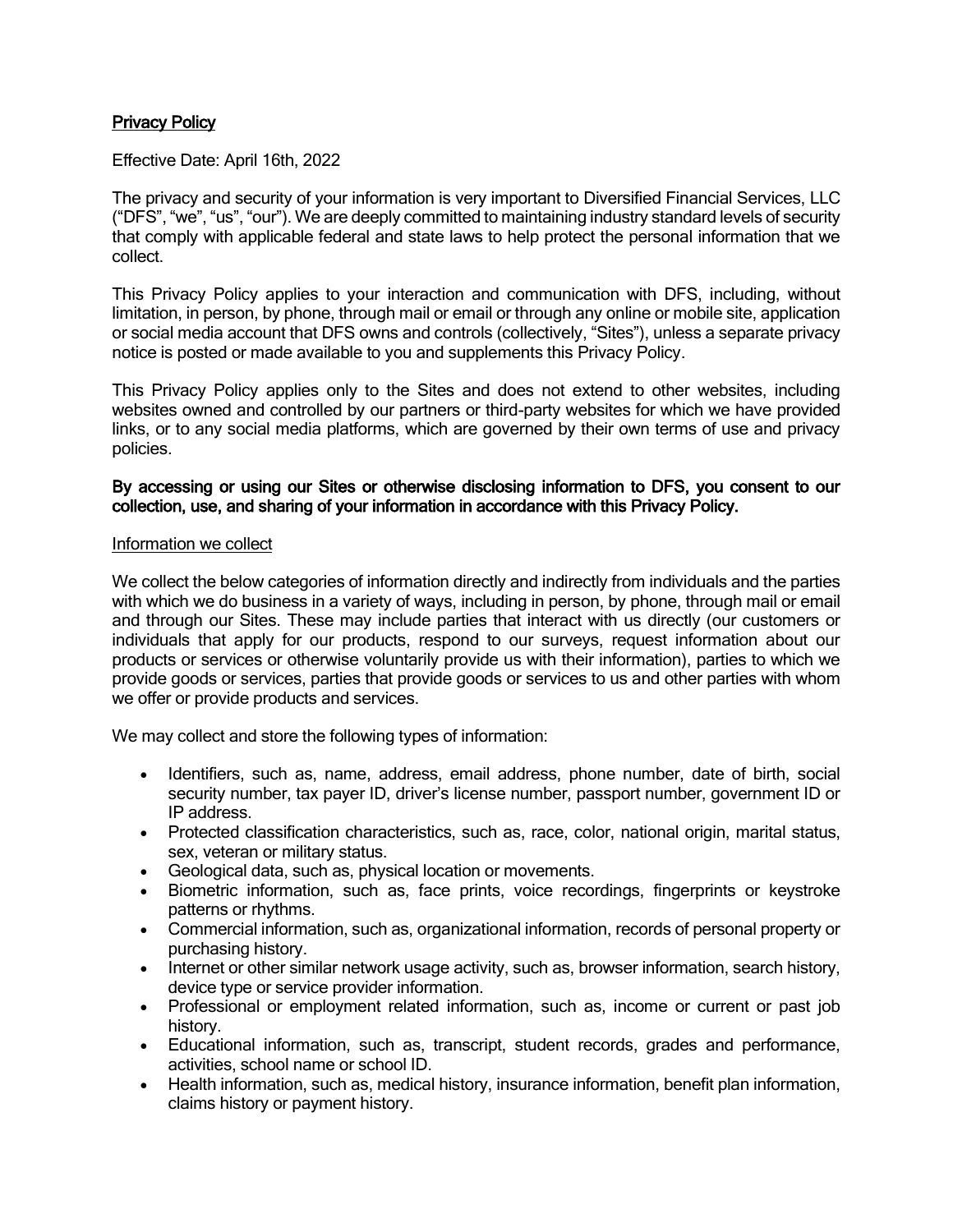- Inferences drawn from other information, such as, person's preferences, trends or behaviors.
- Personal records, such as, power of attorney, family history or power of attorney.
- Information that you provide by filling in forms or providing other contributions on our Sites, through email or over the phone.
- Information received from a government entity or other third party.
- Records and copies of your correspondence (including email addresses), if you contact us.
- Responses to surveys.
- Details of the transactions you carry out with us or through our Sites, such as transaction records, financial information, credit information, account information and correspondence with you.
- Account information when you register for an account on our Sites.

Further, we and our service providers may use various tracking technologies, including cookies, to collect information about you when you interact with our Sites, including information about your browsing and viewing behavior. Cookies are small data files stored on your hard drive or in device memory that help us improve the Sites and your experience, see which areas and features of the Sites are popular and count visits. In addition, when you access or use the Sites, our servers automatically record certain log file information, such as your Internet Protocol address, operating system, browser type and language, referring URLs, access times, pages viewed, links clicked and other information about your activities on the Site. Most web browsers are set to accept cookies by default. If you prefer, you can usually choose to set your browser to remove or reject browser cookies. Please note that if you choose to remove or reject cookies, this could affect the availability and functionality of the Sites.

Certain information set forth above may be categorized as "personal information" to the extent it identifies, relates to, describes, references, is capable of being associated with, or could reasonably be linked, directly or indirectly, with a particular consumer or device. Such personal information may receive additional protections under applicable state or federal law. Personal information specifically does not include information that is publicly available information from government records, or information that is deidentified or aggregated information.

We may receive information that third parties provide us, which may include information about you. This Privacy Policy does not apply to information collected through or by any third party. If you have any questions about such third parties' privacy practices, you should review their privacy policies.

### How we use information we collect

We may use your information for various purposes related to our operations and your use of the Sites. For example, we may use your information to:

- Detect, investigate or prevent activity that may be illegal, violate our policies, cause harm to our operations or compromise our security.
- Optimize, improve or enhance our products, services and operations.
- Respond to your inquiries or fulfill your requests, including to provide individuals with, or evaluate their eligibility for, products and services that they have requested from us.
- Communicate with individuals about their accounts or transactions that they have made with us.
- Provide information regarding our products or services, including changes to our policies or other terms, conditions or agreements and our Sites.
- Allow participation in surveys, sweepstakes, contests and other promotions.
- Comply with legal and regulatory requirements, required disclosures and choices and controls that may be available.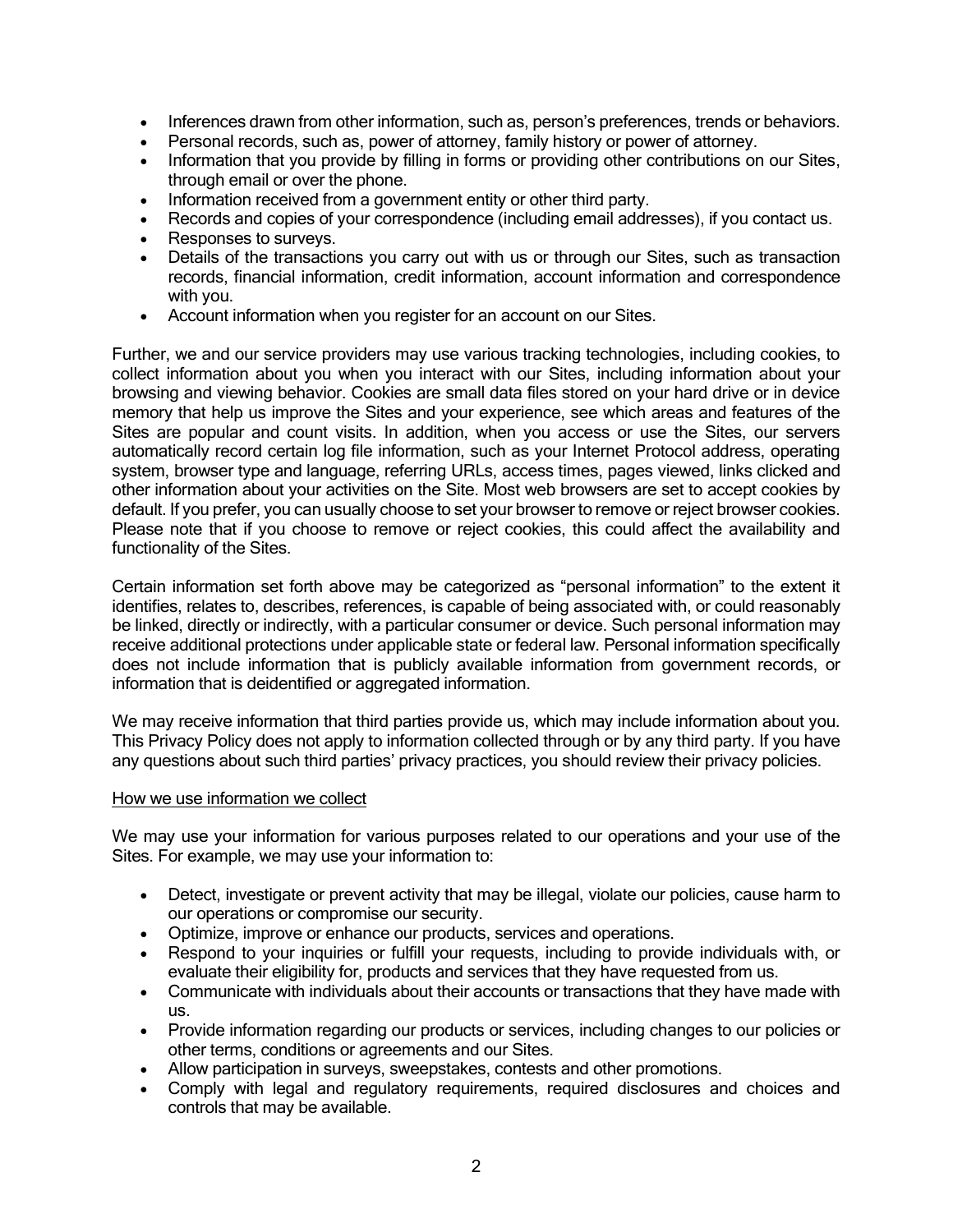- Send offers and promotions for our products and services or for other products and services that may be of interest.
- Personalize online or mobile content and user experiences.
- Verify the identity or location of an individual for security, fraud prevention and other risk control purposes.
- Provide advertising based on activity on our Sites.
- Perform operational functions in connection with our business, including data analysis, audits, developing and improving products and services, enhancing the Sites, identifying usage trends and determining the effectiveness of promotional campaigns.
- Offer and in connection with your employment (to the extent applicable to you).
- Maintain appropriate records for internal administrative purposes.
- For any other purpose disclosed by us to you at the time you provide us information.

We may disclose each of the categories of information we collect for any of the business purposes set forth above.

We also may use aggregated or de-identified information, which cannot reasonably be used to identify you. Once de-identified and aggregated so that data does not personally identify you (for example, we may aggregate data in order to improve our automation and improve care), it is no longer personal information. Such de-identified and/or aggregated information which does not identify individuals is not subject to this Privacy Policy.

If you are a California resident, you may have additional rights with respect to your personal information. Please refer to the Section below entitled "California Resident Privacy Rights".

### How we share information we collect

We may share information about you as follows or as otherwise described in this Privacy Policy:

- To our subsidiaries and affiliates.
- To contractors, service providers and other third parties we use to support our business and who need access to such information to carry out work or perform services on our behalf (including equipment dealers).
- To a buyer or other successor in the event of a merger, divestiture, restructuring, reorganization, dissolution or other sale or transfer of any or all of our assets, whether as a going concern or as part of bankruptcy, liquidation or similar proceeding.
- To third parties to market their products or services to you.
- To fulfill the purpose for which you provide it.
- For any other purpose disclosed by us when you provide the information.
- With your consent.
- To comply with any court order, law or legal process, such as, responding to any government or regulatory request.
- To enforce or apply our terms of use with respect to our Site and other agreements, including for billing and collection purposes.
- If we believe disclosure is necessary or appropriate to protect the rights, property or safety of DFS, our customers or others. This includes exchanging information with other companies and organizations for the purposes of fraud protection and credit risk reduction.

We may disclose aggregated information about you, and information that does not identify any individual, without restriction. We may disclose each of the categories of information we collect for any of the business purposes set forth above.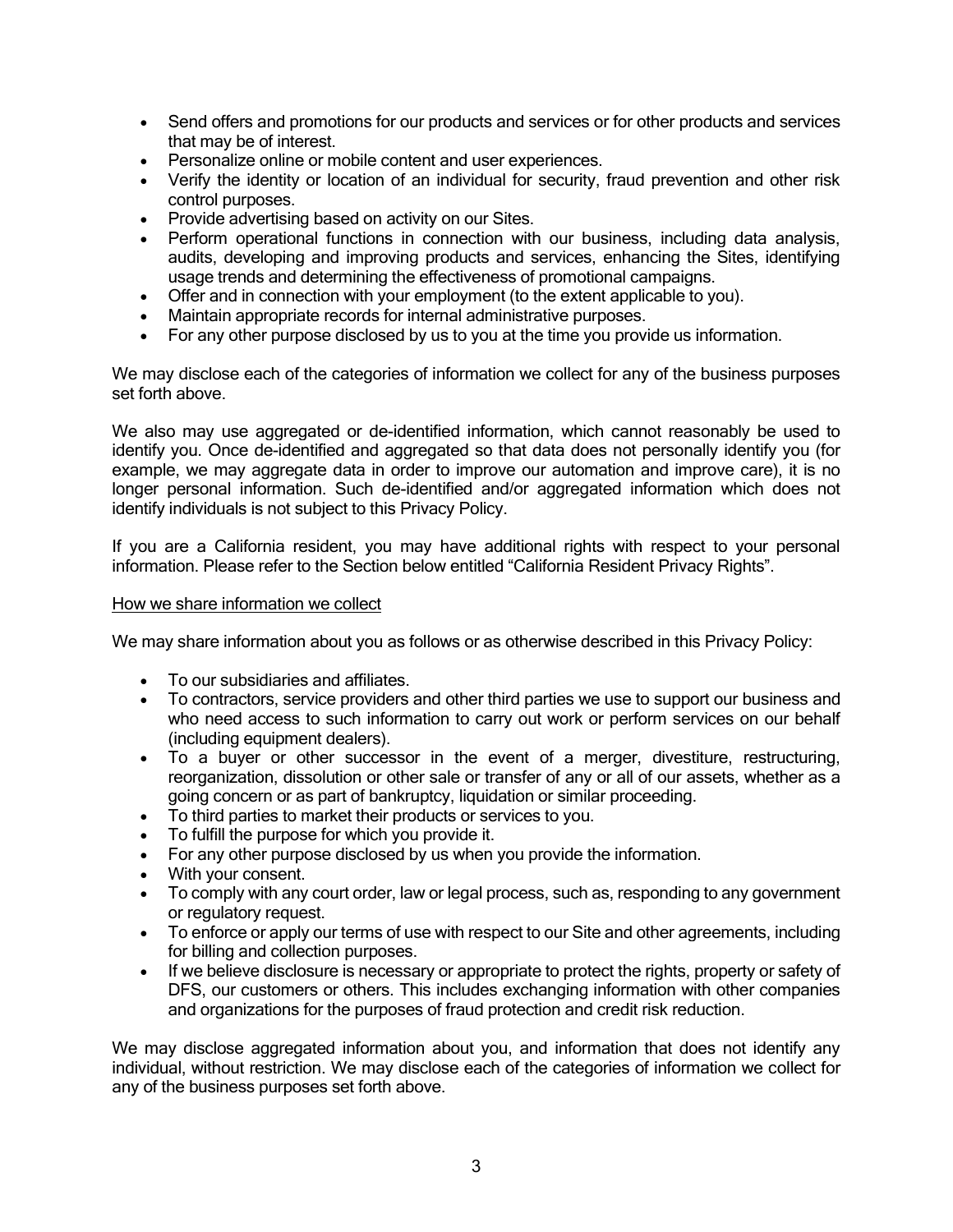If you are a California resident, you may have additional rights with respect to your personal information. Please refer to the Section below entitled "California Resident Privacy Rights".

# Third Party Link

The Sites may contain links to third-party content, services or products by linking to a third-party's website. If you click on a third-party link, you will be directed to that third-party's website. DFS does not exercise control over third-party websites and is not responsible for the privacy practices or the content of any such third-party websites. Please note that if you provide any information to parties who provide services to us or to any other sites you encounter on the Internet (even if these sites reflect our branding), different rules and policies may apply to their use or disclosure of any personal information you disclose to them. We encourage you to check the privacy policies of third-party websites before providing your information to them. The fact that we may link to a third-party website or present a banner ad or other type of advertisement from a third party is not an endorsement, authorization, or representation of any affiliation by us with that third party, nor is it an endorsement of their privacy or information security policies or practices.

### Third Party Analytic Services

We may work with certain third parties to collect, analyze, and use some of the information described above. For example, we may allow third parties to set cookies or use web beacons on the Sites or in email communications from DFS. The information collected by third parties using these technologies may be used to engage in analysis and reporting. These third parties may set and access cookies on your computer or other device and may collect information about your online activities across different websites or services over time, including on websites and mobile applications that are not owned or operated by DFS. In particular, the Sites may use Google Analytics to help collect and analyze certain information for the purposes discussed above. You may opt-out of the use of cookies in web browsers by Google Analytics by visiting Google's website.

### **Security**

DFS uses reasonable security measures designed to safeguard the personal information under our control from unauthorized access, use, and disclosure. Despite these measures, the confidentiality of any communication or material transmitted to or from us via the Sites by Internet or email cannot be guaranteed. DFS encourages you to learn as much as you can about your privacy on the Internet.

### Children's Online Privacy Protection Act

Our Site is not intended for children under 13 years of age. No one under age 13 may provide any personal information to or on the Site. We do not knowingly collect personal information from children under 13. If you are under 13, do not use or provide any information on our Site or on or through any of its features or provide any information about yourself to us, including your name, address, telephone number, e-mail address or any screen name or user name you may use.

### Notice to International Users

The Sites are hosted in the United States and are subject to U.S. law, and are intended for users located only in the U.S. If you are accessing the Sites from outside the United States, please be advised that U.S. law may not offer the same privacy protections as the laws of your jurisdiction. By accessing and using the Sites, you consent to the transfer to and processing of your personal information in the U.S.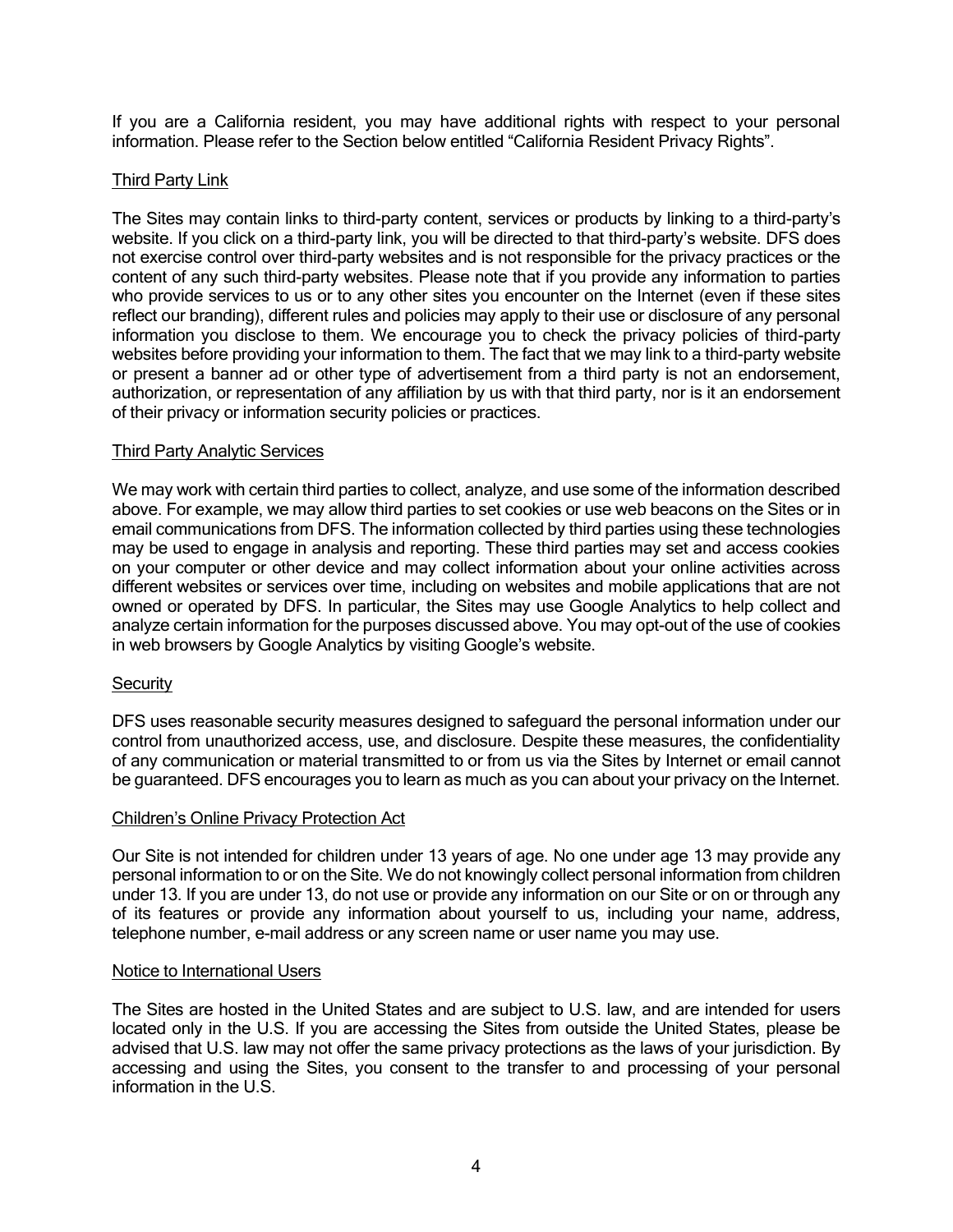## California Resident Privacy Rights

If you are a California resident, California law may provide you with additional rights regarding our use of your personal information. Subject to certain exceptions under California law, California residents may have the following rights with respect to their personal information collected by DFS:

- The right to know and access. California residents have the right to request DFS disclose (i) a copy of the personal information that we collect about you; (ii) the categories of personal information that we collected about you in the preceding 12 months; (iii) the categories of purposes for which such personal information was disclosed in the preceding 12 months; (iv) the categories of sources such personal information was collected for; and (v) the categories of third parties such personal information may have been shared with. There may be circumstances under which California law expressly excludes certain categories of information from DFS's disclosure obligations.
- The right to deletion. California residents have the right to request that DFS delete the personal information that we or our vendors collected about you. There may be circumstances under which we will be unable to delete your personal information, such as if we need to comply with our legal obligations or complete a transaction for which your personal information was collected. If we are unable to comply with your request for deletion, we will let you know the reason why.

If a California resident chooses to exercise any of these rights, DFS will not discriminate against the California resident in anyway.

To exercise any of these rights, contact us at [Privacy@dfsfin.com](mailto:Privacy@dfsfin.com) or 800-648-8026. In connection with submitting a request, you must provide the following information: name, phone number, address (or state of residency), dealer name (if services were provided through a dealer) and you must state what type of request you are making.

Only a California resident, or someone legally authorized to act on such California resident's behalf, may make a verifiable consumer request related to his or her personal information. In general, DFS has the right to require you to provide written permission granting authority to your representative and for your agent to verify its identity directly with us, and we may deny a request from your representative who does not submit proof of authorization as we request.

A California resident may only make a verifiable consumer request for access or data portability twice within a 12-month period. The verifiable consumer request must provide sufficient information that allows DFS to reasonably verify the requestor is the person about whom we collected personal information or an authorized representative and describe the request with sufficient detail that allows us to properly understand, evaluate, and respond to it. DFS cannot respond to a request or provide personal information if we cannot verify the identity or authority to make the request.

DFS will endeavor to confirm receipt of a request within 10 days following submission and provide information about how we will process the request. DFS will endeavor to respond to a verifiable consumer request within 45 days of its receipt. If we require more time (up to an additional 45 days), we will provide notice in writing explaining the reason for the extended time period.

Any disclosures we provide will only cover the 12-month period preceding the request receipt date. If we deny a request, we will provide a response explaining the reasons we cannot comply